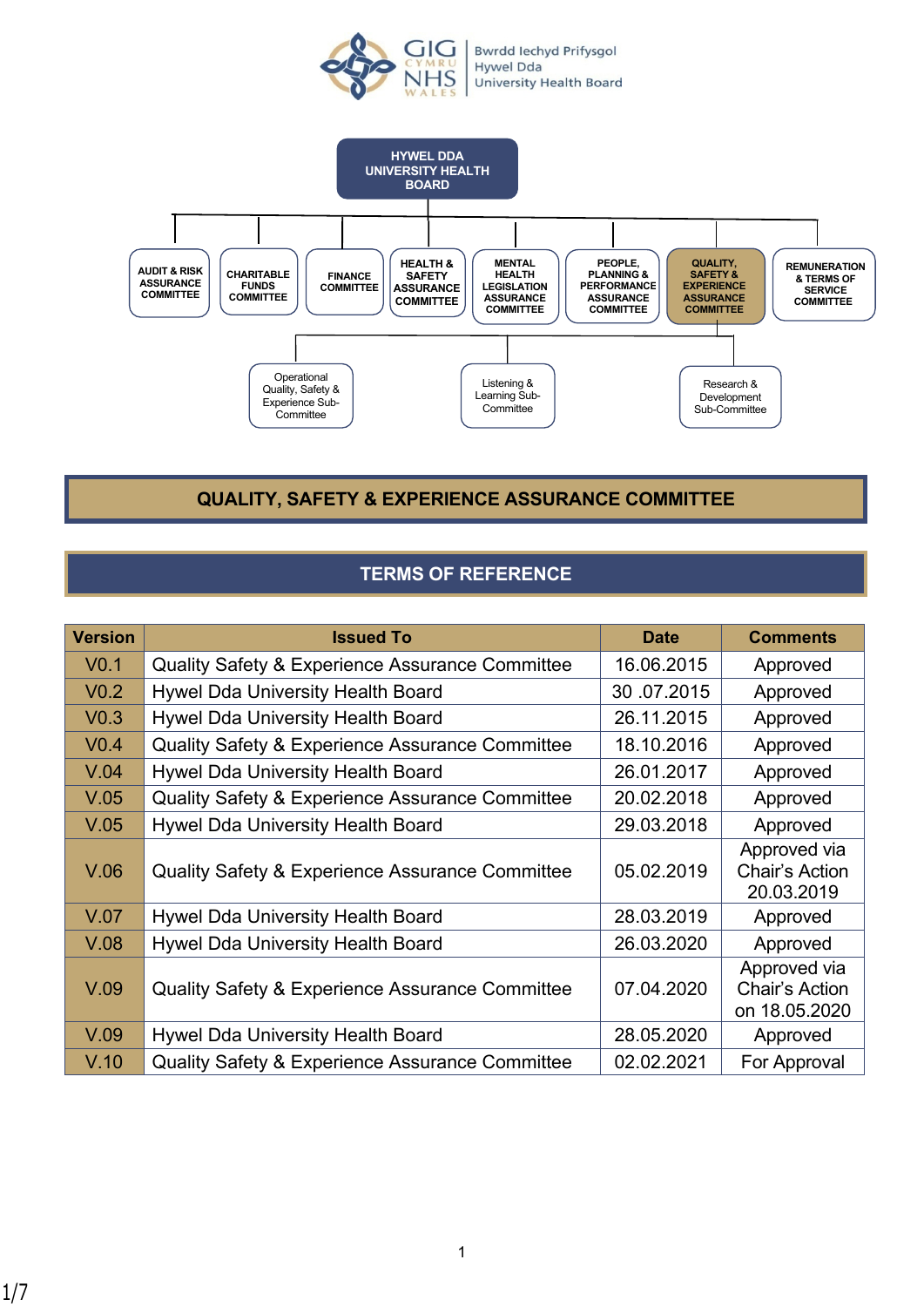# **QUALITY, SAFETY & EXPERIENCE ASSURANCE COMMITTEE**

## **1. Constitution**

1.1 The Quality & Safety Committee was established as a Committee of the Hywel Dda University Health Board (HDdUHB) and constituted from 1st October 2009. On 1st June 2015, the Committee took on an enhanced role and was re-named the Quality, Safety & Experience Assurance Committee.

#### **2. Purpose**

The purpose of the Quality, Safety & Experience Assurance Committee is to:

- 2.1 Scrutinise, assess and seek assurance in relation to the patient impact, quality and health outcomes of the services provided by the Board.
- 2.2 Provide evidence based and timely advice to the Board to assist it in discharging its functions and meeting its responsibilities with regard to the quality and safety of health care provided and secured by the University Health Board.
- 2.3 Provide assurance that the Board has an effective strategy and delivery plan(s) for improving the quality and safety of care patients receive, commissioning quality and safety impact assessments where considered appropriate.
- 2.4 Assure the development and delivery of the enabling strategies within the scope of the Committee, aligned to organisational objectives and the Annual Plan/Integrated Medium Term Plan for sign off by the Board.
- 2.5 Provide assurance that the organisation, at all levels, has the right governance arrangements and strategy in place to ensure that the care planned or provided across the breadth of the organisation's functions, is based on sound evidence, clinically effective and meeting agreed standards.
- 2.6 Provide assurance that the organisation is discharging its functions and meeting its responsibilities with regards to the quality and safety of research activity carried out within the Health Board.

#### **3. Key Responsibilities**

The Quality, Safety & Experience Assurance Committee shall:

3.1 Provide advice to the Board on the adoption of a set of key indicators of quality of care against which the University Health Board's performance will be regularly assessed and reported on.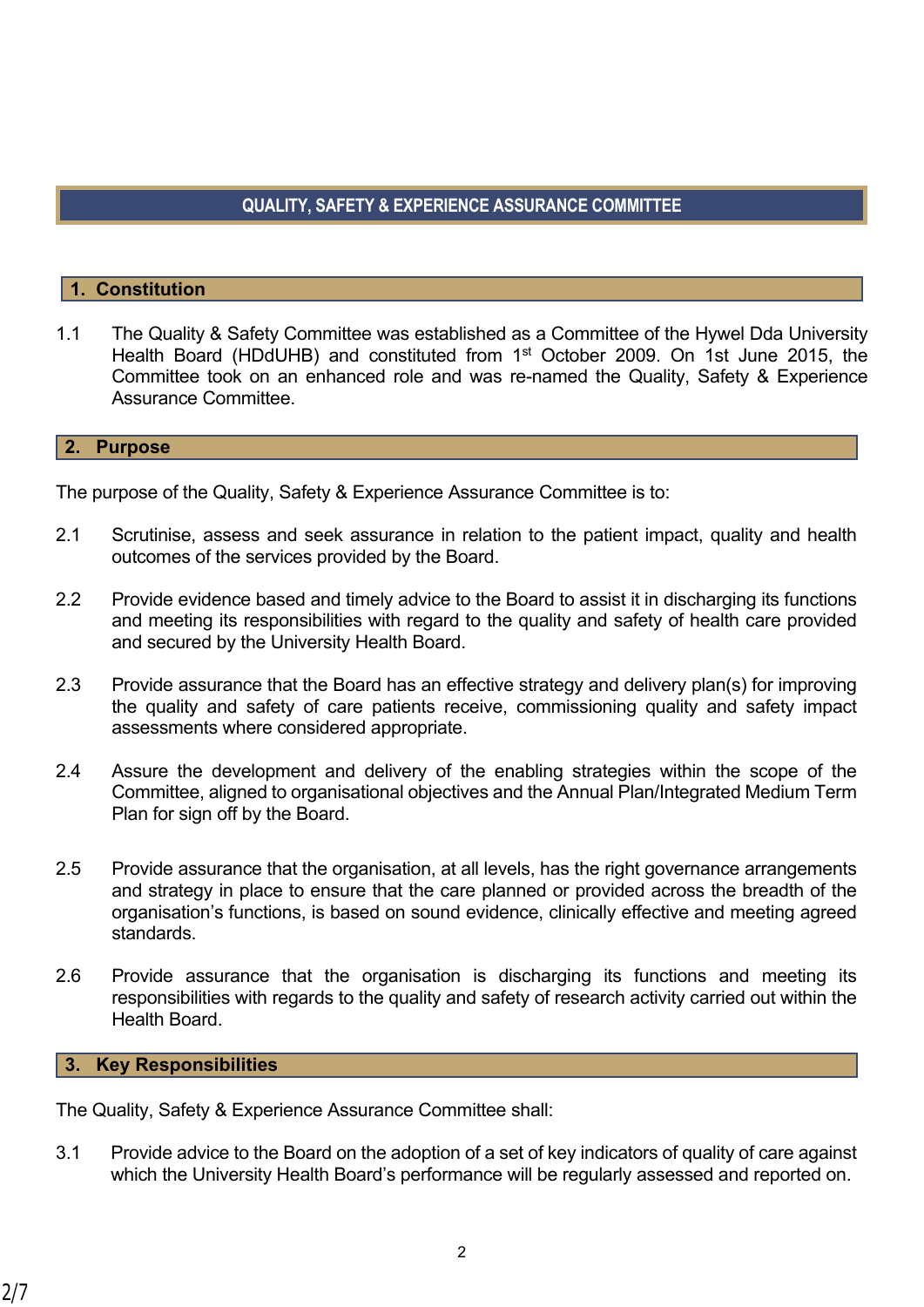- 3.2 Seek assurance on the management of principal risks within the Board Assurance Framework (BAF) and Corporate Risk Register (CRR) allocated to the Committee and provide assurance to the Board that risks are being managed effectively and report any areas of significant concern e.g. where risk tolerance is exceeded, lack of timely action.
- 3.3 Recommend acceptance of risks that cannot be brought within the UHBs risk appetite/tolerance to the Board through the Committee Update Report.
- 3.4 Receive assurance through Sub-Committee Update Reports that risks relating to their areas are being effectively managed across the whole of the Health Board's activities (including for hosted services and through partnerships and Joint Committees as appropriate).
- 3.5 Ensure the right enablers are in place to promote a positive culture of quality improvement based on best evidence.
- 3.6 Oversee the development and implementation of strengthened and more holistic approaches to triangulating intelligence to identify emerging issues and themes that require improvement or further investigation.
- 3.7 Provide assurance that all reasonable steps are taken to prevent, detect and rectify irregularities or deficiencies in the quality and safety of care provided, and in particular that sources of internal assurance are reliable, there is the capacity and capability to deliver, and lessons are learned from patient safety incidents, complaints and claims.
- 3.8 Provide assurance to the Board that current and emerging clinical risks are identified and robust management plans are in place and any learning from concerns is applied to these risks as part of this management.
- 3.9 Provide assurance to the Board in relation to improving the experience of patients, including for those services provided by other organisations or in a partnership arrangement. Patient Stories, Patient Charter and Board to Floor Walkabouts will feature as a key area for patient experience and lessons learnt.
- 3.10 Provide assurance to the Board in relation to its responsibilities for the quality and safety of mental health, primary and community care, public health, health promotion, prevention and health protection activities and interventions in line with the Health Board's strategies.
- 3.11 Ensure that the organisation is meeting the requirements of the NHS Concerns, Complaints and Redress Arrangements (Wales) Regulations.
- 3.12 Approve the required action plans in respect of any concerns investigated by the Ombudsman.
- 3.13 Agree actions, as required, to improve performance against compliance with incident reporting.
- 3.14 Provide assurance that the Central Alert Systems process is being effectively managed with timely action where necessary.
- 3.15 Provide assurance on the delivery of action plans arising from investigation reports and the work of external regulators.
- 3.16 Approve the annual clinical audit plan, ensuring that internally commissioned audits are aligned with strategic priorities.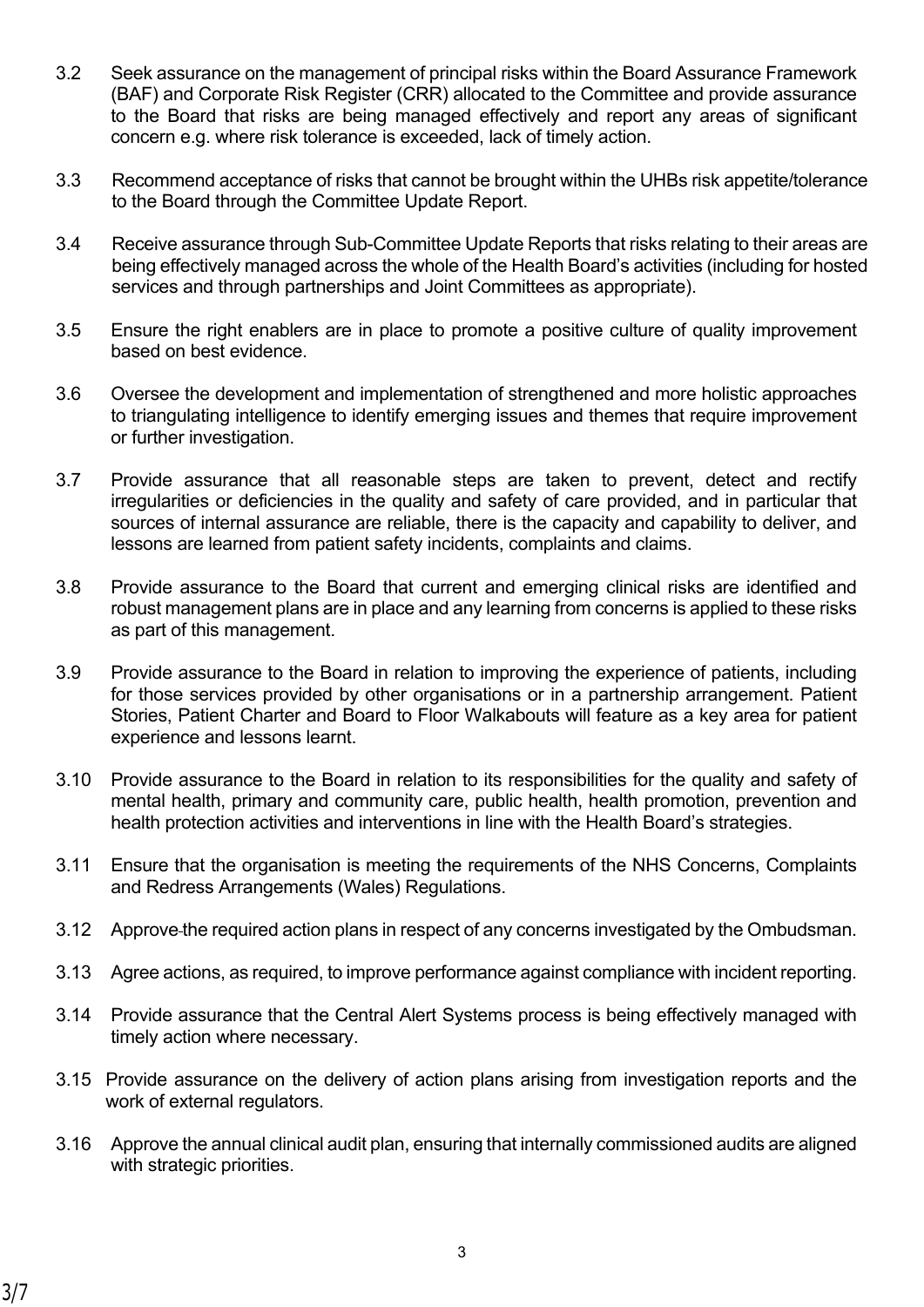- 3.17 Provide assurance that a review process to receive and act upon clinical outcome indicators suggesting harm or unwarranted variation is in place and operating effectively at operational level, with concerns escalated to the Board.
- 3.18 Consider advice on clinical effectiveness, and where decisions about implementation have wider implications with regard to prioritisation and finances, prepare reports for consideration by the Executive Team who will collectively agree recommendations for consideration through relevant Committee structures.
- 3.19 Provide assurance in relation to the organisation's arrangements for safeguarding vulnerable people, children and young people.
- 3.20 Receive the R&D Annual Report for approval prior to submission to the Health and Care Research Wales (to ensure the UHB increases its R&D capacity, research output and research income).
- 3.21 Receive decisions made with regard to significant claims against the Health Board, valued in excess of £100,000, or valued under £100,000, but which raise unusual issues or may set a precedent, and ensure that the learning from such cases is considered, with relevant actions agreed as appropriate.
- 3.22 Approve policies and plans within the scope of the Committee, having taken an assurance that the quality and safety of patient care has been considered within these policies and plans.
- 3.23 Assure the Board in relation to its compliance with relevant healthcare standards and duties, national practice, and mandatory guidance.
- 3.24 Develop a work plan which sets clear priorities for improving quality, safety and experience each year, together with intended outcomes, and monitor delivery throughout the year.
- 3.25 Review and approve work plans for Sub-Committees to scrutinise and monitor the impact on patients of the Health Board's services and their quality.
- 3.26 Refer quality & safety matters which impact on people, planning and performance to the People, Planning & Performance Assurance Committee (PPPAC), and vice versa.
- 3.27 Agree issues to be escalated to the Board with recommendations for action.

#### **4. Membership**

4.1 Formal membership of the Committee shall comprise of the following:

### **Member**

Independent Member (Chair)

5 x Independent Members (including Audit & Risk Assurance Committee Chair and People, Planning & Performance Assurance Committee Chair)

4.2 The following should attend Committee meetings:

| In Attendance                                                      |
|--------------------------------------------------------------------|
| Director of Nursing, Quality & Patient Experience (Lead Executive) |
| Medical Director & Deputy CEO                                      |
| Director of Operations                                             |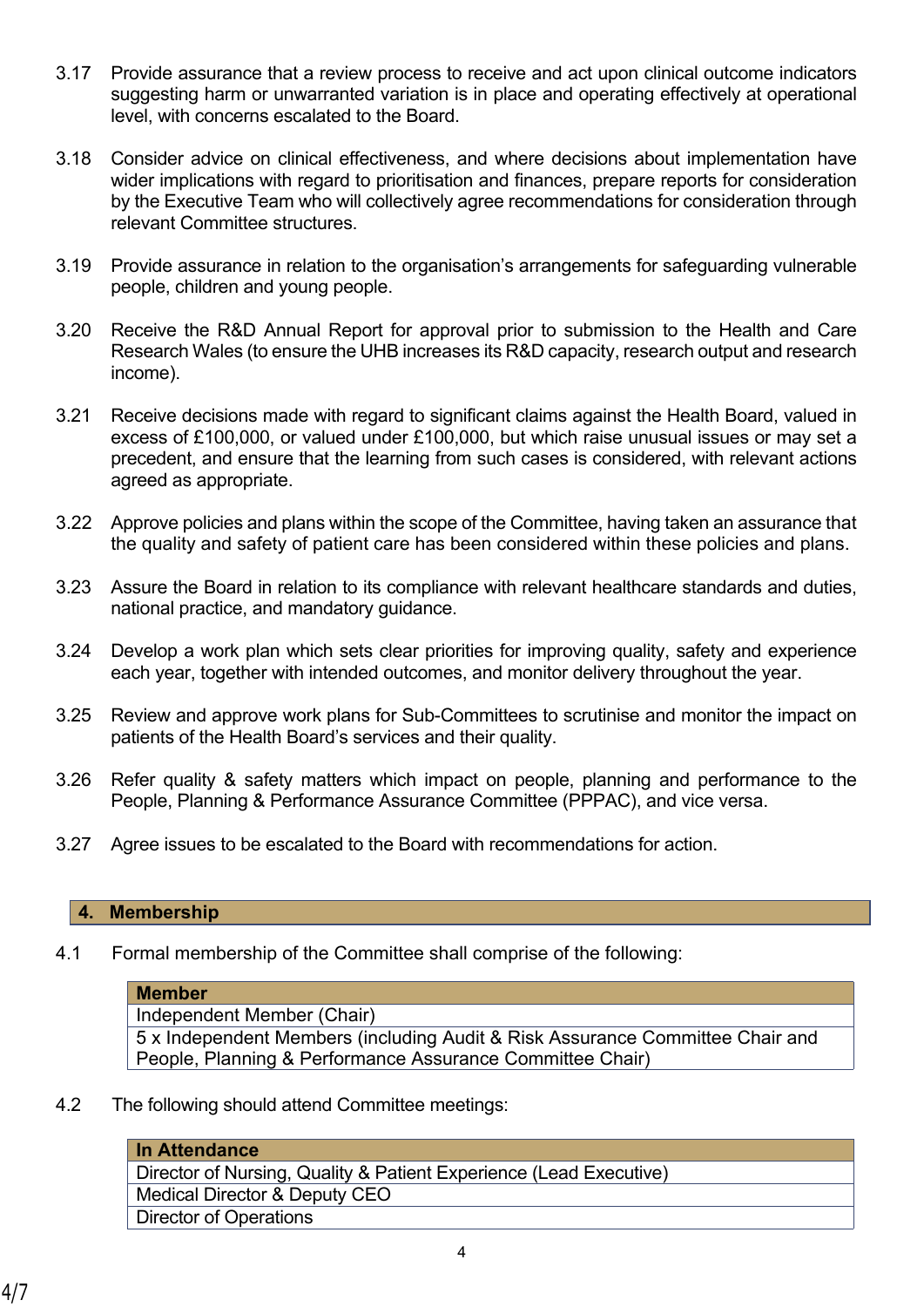Director of Therapies & Health Science (Chair of Operational Quality, Safety & Experience Sub-Committee) Director of Public Health Director of Primary Care, Community & Long Term Care Associate Medical Director Quality & Safety Assistant Director of Nursing, Assurance and Safeguarding Assistant Director, Legal Services/Patient Experience Hywel Dda Community Health Council (CHC) Representative (not counted for quoracy purposes)

- 4.3 It is expected that Sub-Committee Chairs will attend QSEAC for the purpose of presenting their update reports.
- 4.4 Membership of the Committee will be reviewed on an annual basis.

## **5. Quorum and Attendance**

- 5.1 A quorum shall consist of no less than three of the membership, and must include as a minimum the Chair or Vice Chair of the Committee, and two other Independent Members, together with a third of the In Attendance members.
- 5.2 The membership of the Committee shall be determined by the Board, based on the recommendation of the UHB Chair, taking into account the balance of skills and expertise necessary to deliver the Committee's remit, and subject to any specific requirements or directions made by the Welsh Government.
- 5.3 Any senior officer of the UHB or partner organisation may, where appropriate, be invited to attend, for either all or part of a meeting to assist with discussions on a particular matter.
- 5.4 The Committee may also co-opt additional independent 'external' experts from outside the organisation to provide specialist skills.
- 5.5 Should any officer member be unavailable to attend, they may nominate a deputy with full voting rights to attend in their place, subject to the agreement of the Chair.
- 5.6 The Chairman of the UHB reserves the right to attend any of the Committee's meetings as an ex officio member.
- 5.7 The Head of Internal Audit shall have unrestricted and confidential access to the Chair of the Quality Safety & Experience Assurance Committee.
- 5.8 The Committee can arrange to meet with Internal Audit and External Audit (and, as appropriate, nominated representatives of Healthcare Inspectorate Wales), without the presence of officers, as required.
- 5.9 The Chair of the Quality Safety & Experience Assurance Committee shall have reasonable access to Executive Directors and other relevant senior staff.
- 5.10 The Committee may ask any or all of those who normally attend but who are not members to withdraw to facilitate open and frank discussion of particular matters.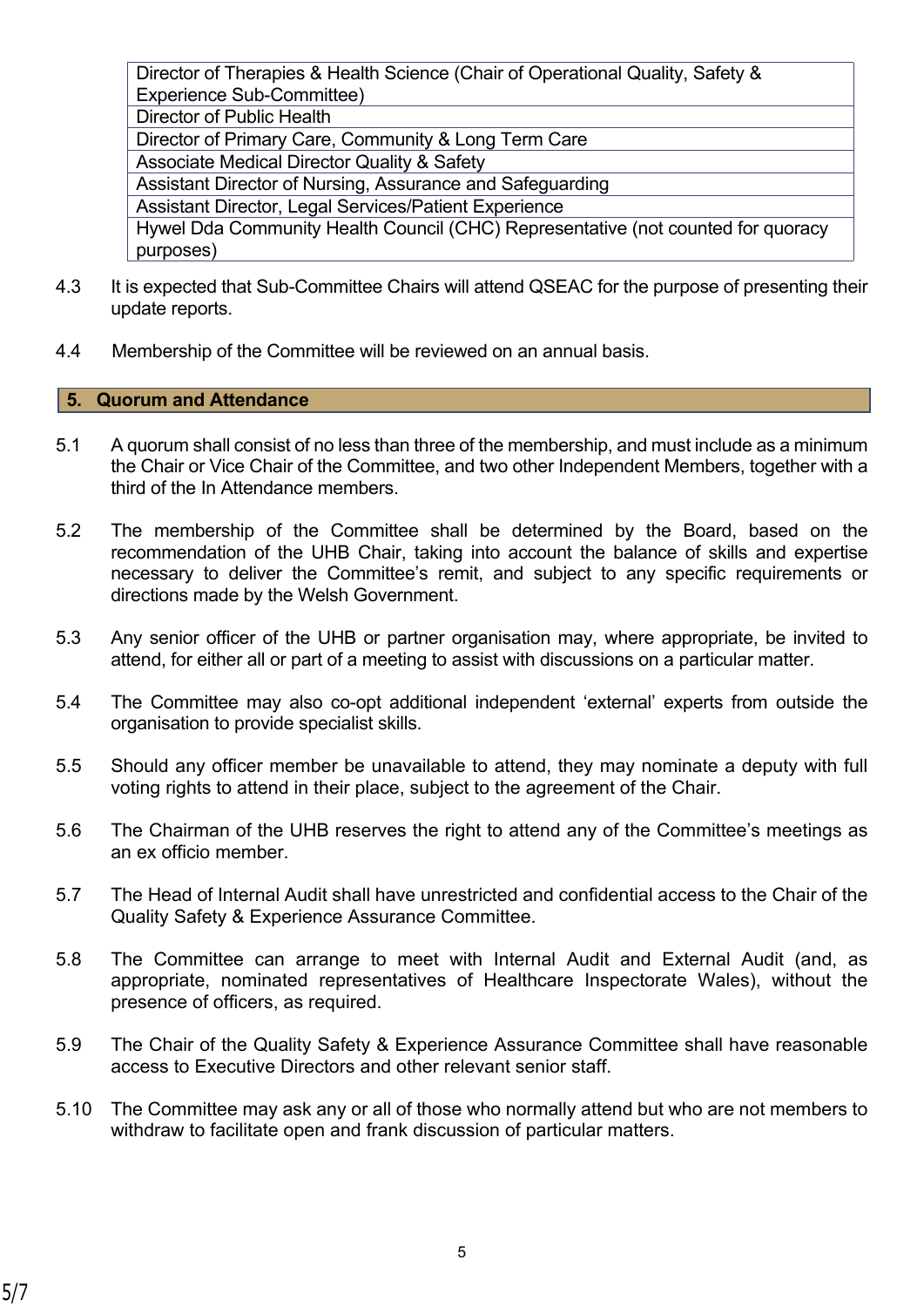#### **6. Agenda and Papers**

- 6.1 The Committee Secretary is to hold an agenda setting meeting with the Chair and/or Vice Chair and the Lead Director (Director of Nursing, Quality & Patient Experience) at least **six** weeks before the meeting date.
- 6.2 The agenda will be based around the Committee work plan, identified risks, matters arising from previous meetings, issues emerging throughout the year, and requests from Committee members. Following approval, the agenda and timetable for request of papers will be circulated to all Committee members.
- 6.3 All papers must be approved by the Lead/relevant Director, ensuring these are submitted in accordance with the Standard Operating Procedure for the Management of Board and **Committees**
- 6.4 The agenda and papers will be distributed **seven** days in advance of the meeting.
- 6.5 The minutes and action log will be circulated to members within **ten** days to check the accuracy.
- 6.6 Members must forward amendments to the Committee Secretary within the next **seven** days. The Committee Secretary will then forward the final version to the Committee Chair for approval.

### **7. In Committee**

7.1 The Committee can operate with an In Committee function to receive updates on the management of sensitive and/or confidential information.

### **8. Frequency of Meetings**

- 8.1 The Committee will meet bi-monthly and shall agree an annual schedule of meetings. Any additional meetings will be arranged as determined by the Chair of the Committee in discussion with the Lead Executive.
- 8.2 The Chair of the Committee, in discussion with the Committee Secretary, shall determine the time and the place of meetings of the Committee and procedures of such meetings.

#### **9. Accountability, Responsibility and Authority**

- 9.1 Although the Board has delegated authority to the Committee for the exercise of certain functions, as set out in these Terms of Reference, it retains overall responsibility and accountability for ensuring the quality and safety of healthcare for its citizens, through the effective governance of the organisation.
- 9.2 The Committee is directly accountable to the Board for its performance in exercising the functions set out in these terms of reference
- 9.3 The Committee shall embed the UHB's vision, corporate standards, priorities and requirements, e.g. equality and human rights, through the conduct of its business.
- 9.4 The requirements for the conduct of business as set out in the UHB's Standing Orders are equally applicable to the operation of the Committee.